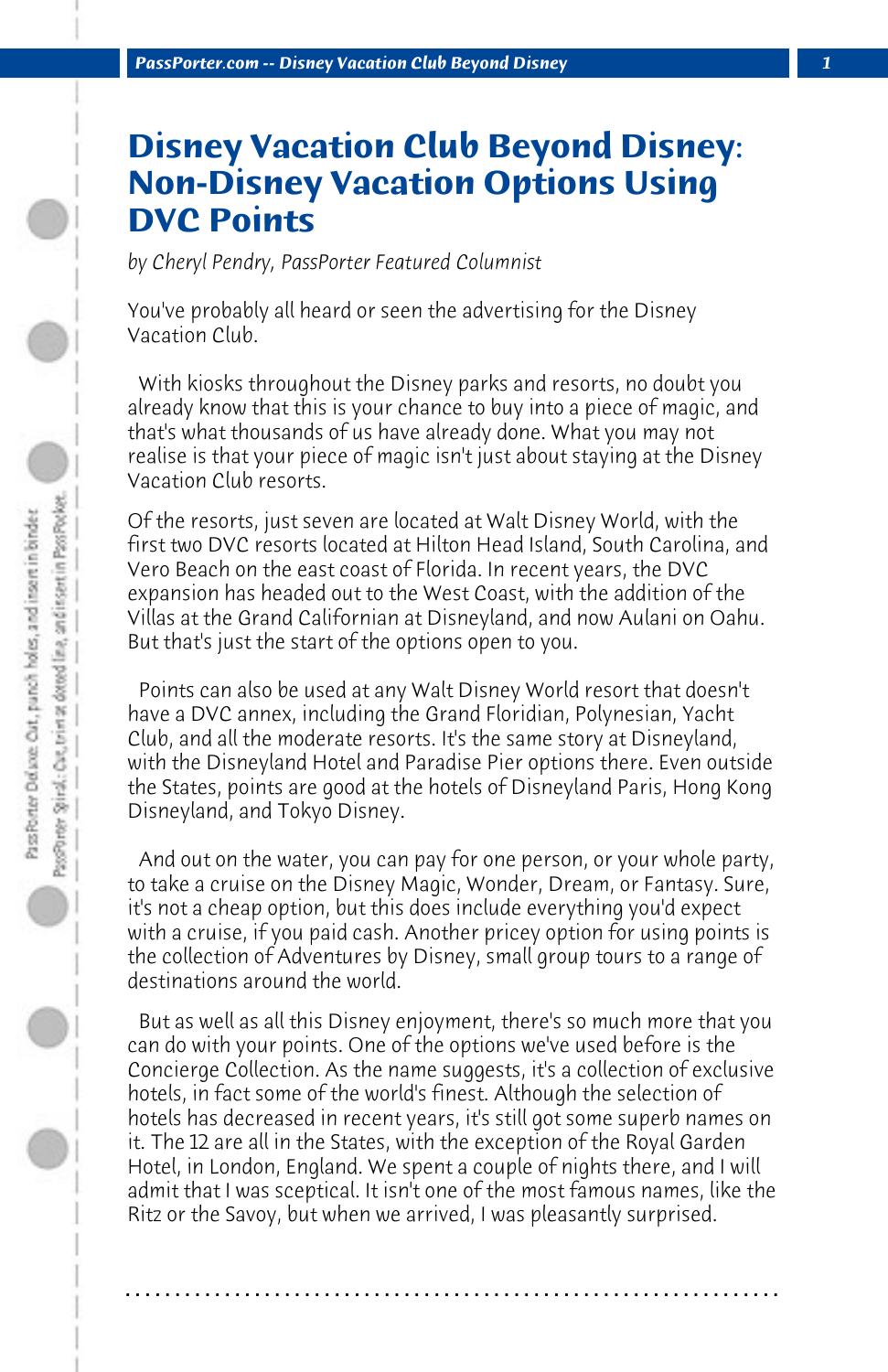Located in a plush part of London, right next door to Kensington Gardens and a brief walk to Kensington Palace, from the moment we walked into the lobby, we realised this was going to be a special stay. With a sumptuous lobby and huge rooms, it certainly attracted a very exclusive clientele. The weekend we stayed was also the weekend for national TV awards in the UK, and we were amazed to see the paparazzi camped outside, photographing the celebrities as they left the hotel!

 There was no such glamour in the other Concierge Collection hotels we've stayed in, but then again, there didn't need to be, as they're glamorous enough without celebrities! The most gorgeous has to be the Hotel del Coronado in San Diego, or as I prefer to call it, "the original Grand Floridian!" As you pull up to the del Coronado, you can see how closely the Imagineers based the design on this beautiful hotel. We hadn't booked an ocean view, and we're certainly not used to upgrades when we stay on our points, as it's virtually unheard of at a DVC resort, but not here. We were delighted to be told that now we had a partial ocean view -- and lovely it was, too. The grounds were magnificent, as was their own section of beach. This really felt like a slice of paradise, and my only regret was not being able to spend more time here, but sadly we had far too much to see and do during our all too short time in San Diego. Maybe one day we'll go back and have more resort time.

 Our third stay at one of the Concierge Collection hotels took us to the Fairmont in San Francisco. Again, a bit like the Royal Garden Hotel in London, I couldn't see the attraction at the time we booked, but boy, when we got there, I certainly could! Again, the lobby set the scene and we knew we were in for a treat! It's in perhaps one of the best locations in the city, with cable car routes meeting literally right in front of the hotel, making getting around quick and easy. But the most cherished memory I have from this stay was deciding to have room service one evening, and enjoying it with the view of the city from our bedroom window. Here, just as much magic could be made as at any Disney theme park!

 We've yet to try any of the World Passport Collection, which gives you the option to trade out your DVC points for either RCI, Club Cordial, or Club Intrawest timeshares. Here, there are literally hundreds of options between the three, although it's worth knowing that many are only exchanges by the week, rather than per night.

 Without wishing to sound like an advertising billboard, the Disney Vacation Club really does open up a lifetime of vacation opportunities, and they don't all have to be spent at Disney ,either! Of course, let's be honest, the chances are, if you're buying into the DVC you're a Disney fan and probably do want to spend lots of time in the Disney bubble.

**. . . . . . . . . . . . . . . . . . . . . . . . . . . . . . . . . . . . . . . . . . . . . . . . . . . . . . . . . . . . . . . . . .**